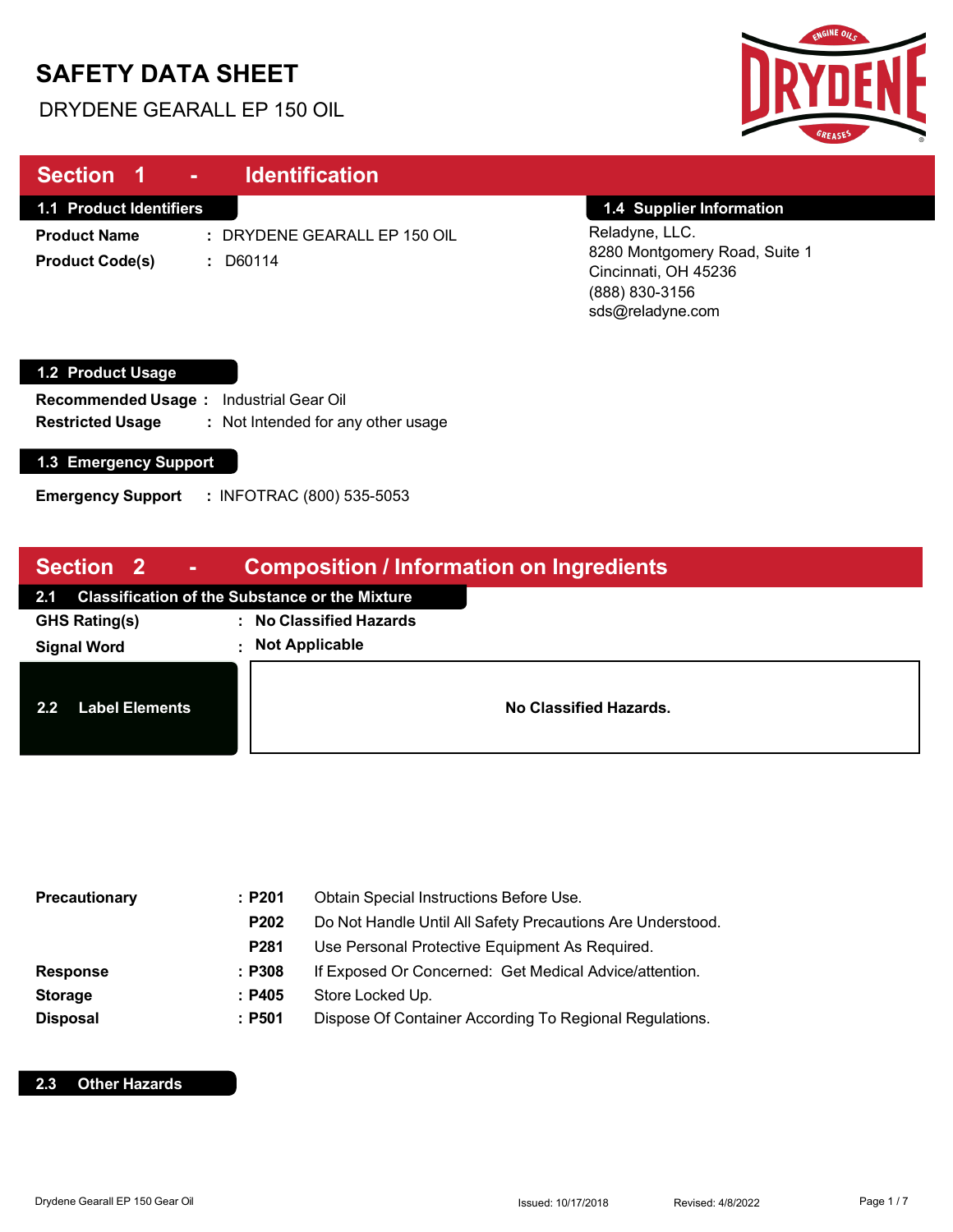| 3.1 Substance Details                     |            |         |
|-------------------------------------------|------------|---------|
| <b>Chemical Name</b>                      | CAS#       | %Weight |
| <b>BASE OIL SEVERELY REFINED</b>          | 64742-65-0 | 83.0    |
| RESIDUAL OILS, PETROLEUM, SOLVENT-DEWAXED | 64742-62-7 | 15.0    |

| INERT | The remaining percentage are not listed as Physical or Health Hazards (29 CFR 1910.1200) | 2.0 |
|-------|------------------------------------------------------------------------------------------|-----|

Products containing mineral oil with less than 3% DMSO extract as measured by IP-346.

| <b>Section 4</b>                     | <b>First Aid Measures</b>                                                                                                                                                                                                                                                                                                                                                                                                                                                                  |
|--------------------------------------|--------------------------------------------------------------------------------------------------------------------------------------------------------------------------------------------------------------------------------------------------------------------------------------------------------------------------------------------------------------------------------------------------------------------------------------------------------------------------------------------|
| <b>First Aid Measures</b><br>4.1     |                                                                                                                                                                                                                                                                                                                                                                                                                                                                                            |
| <b>Eye Contact</b>                   | : Immediately flush eyes with plenty of water occasionally lifting the upper and lower eyelids.<br>Check for and remove any contact lenses. Continue to rinse for atleast 20 minutes. Get<br><b>Medical Attention.</b>                                                                                                                                                                                                                                                                     |
| Inhalation                           | : Remove victim to fresh air and keep at rest in a position comfortable for breathing. If breathing<br>is irregular or if respiratory arrest occurs, provide artificial respiration or oxygen by trained<br>personnel. It may be dangerous to the person providing aid to give mouth to mouth<br>resuscitation. Maintain an open airway. Get medical attention if symptoms occur.                                                                                                          |
| Ingestion                            | : Wash out mouth with water. If material has been swallowed and the exposed person is<br>conscious, give small quantities of water to drink. Stop if the exposed person feels sick as<br>vomiting may be dangerous. Do not induce vomiting unless directed to do so by medical<br>personnel. If vomiting occurs, the head should be kept low so that vomit does not enter the<br>lungs. Never give anything by mouth to an unconscious person. get medical attention if<br>symptoms occur. |
| <b>Symptoms &amp; Effects</b><br>4.2 |                                                                                                                                                                                                                                                                                                                                                                                                                                                                                            |
| <b>To Physician</b>                  | : Treat symptomatically. Contact poison specialist if product has been ingested.                                                                                                                                                                                                                                                                                                                                                                                                           |
| <b>Specific Treatment</b>            | : No Specific Treatment.                                                                                                                                                                                                                                                                                                                                                                                                                                                                   |
| <b>Medical Attention</b><br>4.3      |                                                                                                                                                                                                                                                                                                                                                                                                                                                                                            |
| <b>Protection of First Aiders</b>    | No action should be taken involving any personal risk or without suitable training. It<br>may be dangerous to the person providing aid to give mouth-to-mouth resuscitation.                                                                                                                                                                                                                                                                                                               |
| <b>Note To Doctor</b>                | : Aspiration during swallowing or vomiting may severely damage the lungs. If evacuation<br>of stomach contents is necessary, use method least likely to cause aspiration.                                                                                                                                                                                                                                                                                                                  |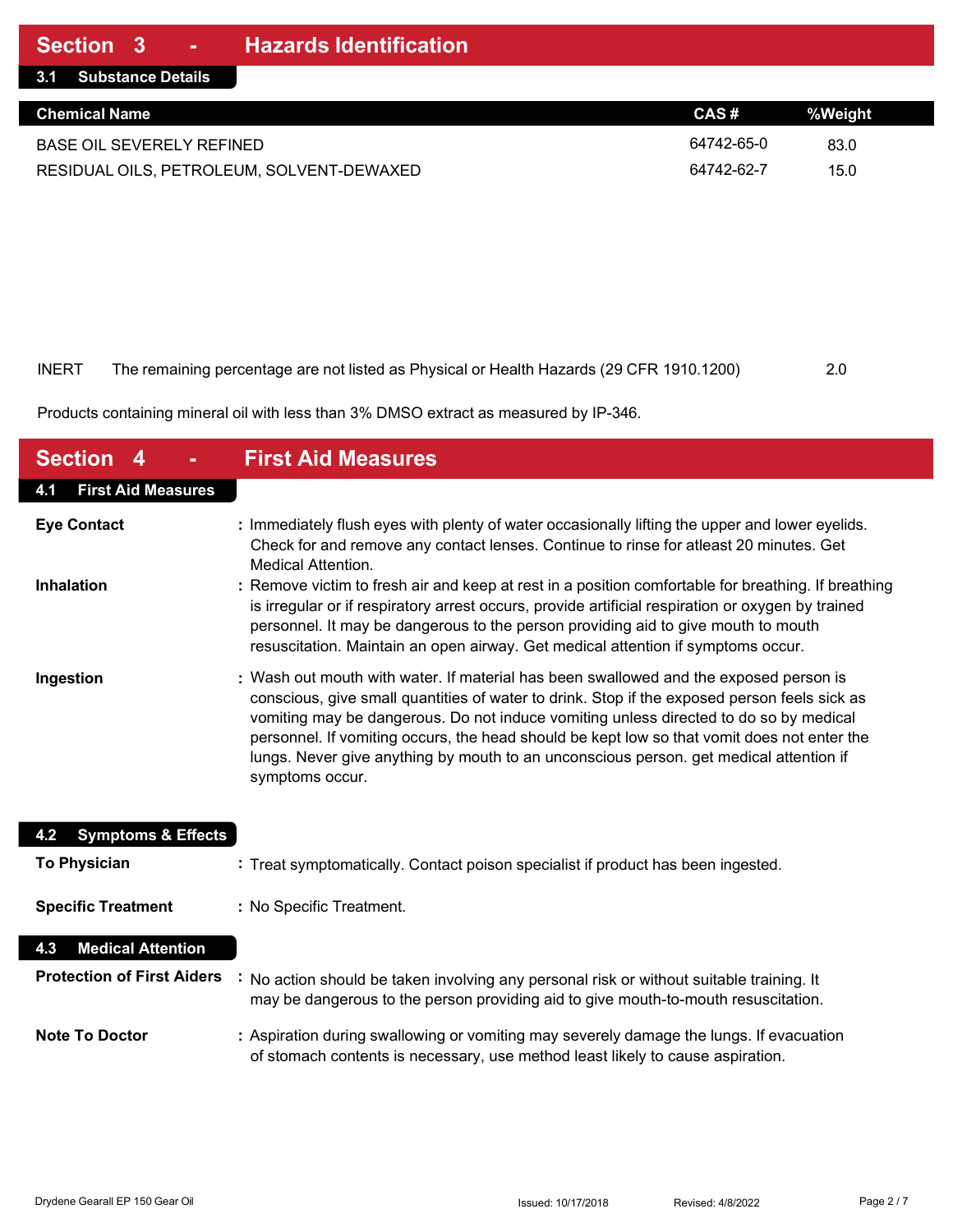### **Section 5 - Fire Fighting**

| <b>Extinguishing Media</b><br>5.1                    |                                                                                                                                                                                                                                                                                                                                                                                                                                                                  |
|------------------------------------------------------|------------------------------------------------------------------------------------------------------------------------------------------------------------------------------------------------------------------------------------------------------------------------------------------------------------------------------------------------------------------------------------------------------------------------------------------------------------------|
| Suitable Media<br><b>Unsuitable Media</b>            | : CO2, Dry chemical, or Foam. Water can be used to cool and protect product. Do not use<br>water jet as an extinguisher, it will spread the fire.                                                                                                                                                                                                                                                                                                                |
| <b>Specific Hazards</b><br>5.2                       |                                                                                                                                                                                                                                                                                                                                                                                                                                                                  |
| <b>Specific hazards</b><br>arising from this product | : When heated, hazardous gases may be released including: sulfur dioxide. A solid stream of<br>water will spread the burning material. Material creates a special hazard because it floats on<br>water. This material creates a special hazard because it floats on water. This material is<br>harmful to aquatic life. Any fire water contaminated with this material must be contained and<br>prevented from being discharged to any waterway, sewer or drain. |
| <b>Firefighters Advice</b><br>5.3                    |                                                                                                                                                                                                                                                                                                                                                                                                                                                                  |
| <b>Special protective</b><br>equipment               | : Fire Equipment Information: Fire-fighters should wear appriovirate protective equipment and<br>sel contained breathing apparatus (SCBA) with a full face -piece operated in positive<br>pressure mode.                                                                                                                                                                                                                                                         |

### **Section 6 - Accidental Release Measures**

#### **6.1 Personal precautions, protective equipment**

**General Measures :** No health affects expect from the cleanup of this material if contact can be avoided. Follow personal protect equipment recommendations found in section 8 of this SDS.

#### **6.2 Environmental Precautions**

**Non-Emergency Personnel :** Avoid dispersal of spilled material and runoff and contact with soil , waterways, drains and sewers. Inform authorities if the product has caused environmental pollution Water Polluting Material may be harmful to the environment if released in large quantities.

| 6.3                           | <b>Materials &amp; Methods to Contain and Cleanup</b>                                                                                                                                                                                                                                                                                                                                                                                                                                                                                     |
|-------------------------------|-------------------------------------------------------------------------------------------------------------------------------------------------------------------------------------------------------------------------------------------------------------------------------------------------------------------------------------------------------------------------------------------------------------------------------------------------------------------------------------------------------------------------------------------|
| <b>Reference Section 8</b>    | : Follow all protective equipment recommendations provided in Section 8.                                                                                                                                                                                                                                                                                                                                                                                                                                                                  |
| <b>Spill Control Measures</b> | : Prevent the spread of any spill to minimize harm to human health and the environment if<br>safe to do so. Wear complete and proper personal protective equipment following the<br>recommendation of Section 8 at a minimum. Dike with suitable absorbent material like<br>granulated clay. Dispose of according to Federal, State, Local, or Provincial regulations.<br>Used fluid should be disposed of at a recycling center.                                                                                                         |
|                               | <b>Containment and Cleanup</b> : Stop leak if without risk. Move containers from spill area. Approach release from upwind.<br>Prevent entry into sewers, water courses, basements or confined areas. Wash spillage's<br>with noncombustible, absorbent material e.g. sand earth vermiculite or diatomaceous earth<br>and place in container for disposal according to local regulations. Dispose of via licensed<br>waste disposal contractor. Contaminated absorbent material may pose the same threat<br>hazard as the spilled product. |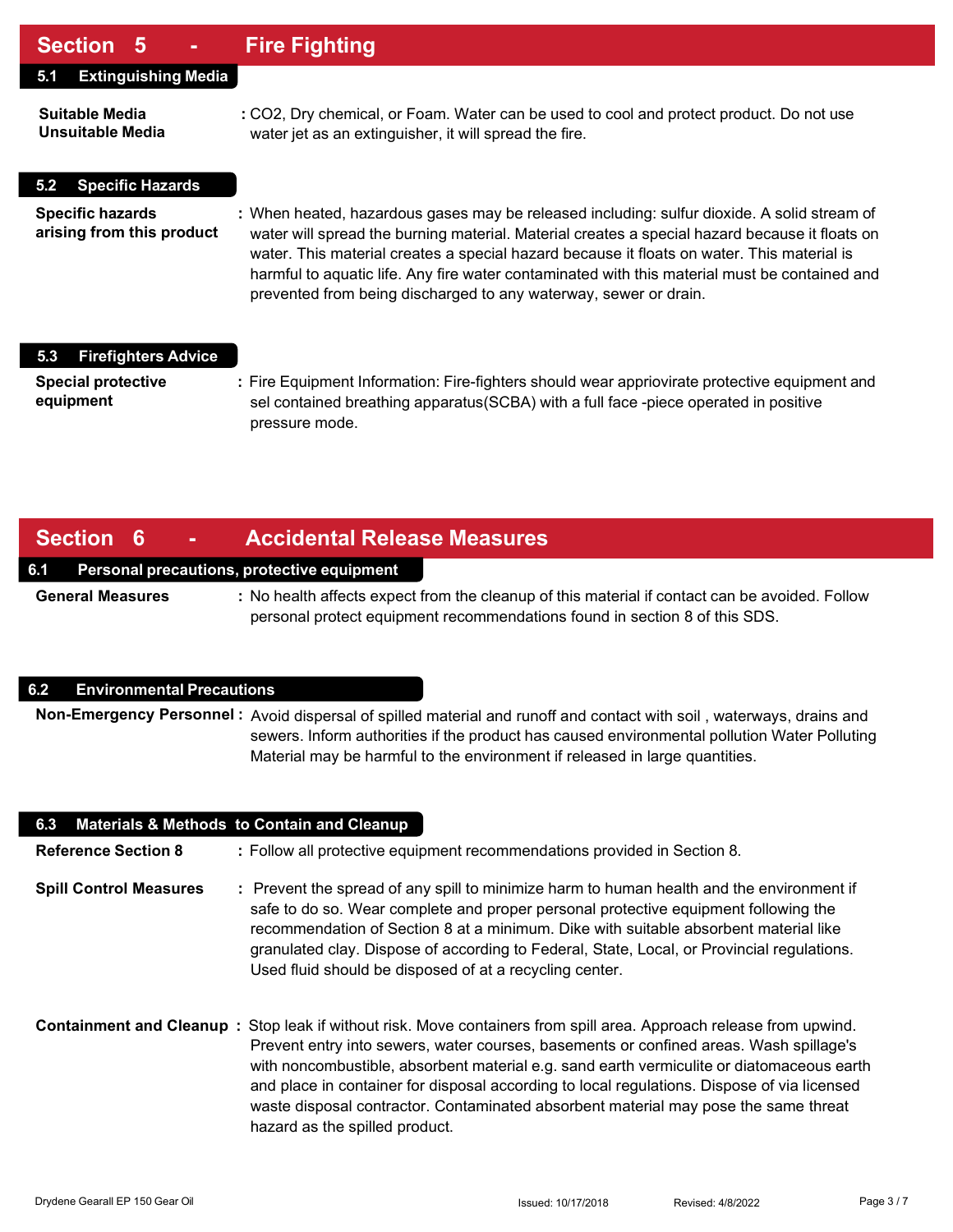| <b>Section 7</b> |  |  | ∣ Handling & Storage <sup>∣</sup> |
|------------------|--|--|-----------------------------------|
|------------------|--|--|-----------------------------------|

**7.1 Safe Handling**

**Personal Protective :** Put on appropriate personal protective equipment (see section 8). Do not ingest. Avoid **Equipment** contact with eyes, skin and clothing. Avoid breathing vapor or mist. Avoid release to the environment. Keep in the original container or an approved alternative made from a compatible material, keep lid tightly closed when not in use. Empty containers retain product residue and can be hazardous. Do not reuse container.

#### **7.2 Safe Storage**

**Required conditions :** Odorous and toxic fumes may form from the decomposition of this product if stored at temperatures in excess of 113 deg F (45 deg C) for extended periods of time or if heat sources in excess of 250 deg F (121 deg C) are used. Store away from incompatible materials. See section 10 for incompatible materials.

#### **7.3 Specific End Use**

**Designed Purpose :** This product is designed for use as a Industrial Gear Oil

| <b>Section 8</b> | <b>Exposure Control</b><br>$\mathcal{L} = \{1,2,3,4\}$    |                        |               |
|------------------|-----------------------------------------------------------|------------------------|---------------|
| <b>CAS</b>       | 8.1 United States Exposure Limits<br><b>Chemical Name</b> | <b>Exposure Limits</b> | <b>Source</b> |
| 64742-65-0       | Distillates, petroleum, solvent-dewaxed                   | 5mg/m3                 | <b>IUCLID</b> |

| 8.2<br><b>Exposure Controls</b>                 |                                                                                                                                                                                                                                                                                                                                                                                  |
|-------------------------------------------------|----------------------------------------------------------------------------------------------------------------------------------------------------------------------------------------------------------------------------------------------------------------------------------------------------------------------------------------------------------------------------------|
| <b>Engineering Controls</b>                     | : Material should be handled in enclosed vessels and equipment, in which case general room<br>ventilation should be sufficient. Local exhaust ventilation should be used at points where dust,<br>mist, vapors or gases can escape into the room air. No special requirements under ordinary<br>conditions of use and with adequate ventilation.                                 |
| <b>Enviromental Exposure</b><br><b>Controls</b> | : General room ventilation should be satisfactory. Local exhaust ventilation may be necessary if<br>misting is generated.                                                                                                                                                                                                                                                        |
| <b>Hygeine Measures</b>                         | : Always observe good personal hygiene measures, such as washing after handling the material<br>and before eating, drinking, and/or smoking. Routinely wash work clothing to remove<br>contaminants. Discard contaminated footwear that cannot be cleaned.                                                                                                                       |
| <b>Eye / Face Protection</b>                    | : If contact is likely, safety glasses with side shields are recommended.                                                                                                                                                                                                                                                                                                        |
| <b>Skin / Hand Protection</b>                   | : Butyl rubber. Use nitrile or neoprene gloves. Use good industrial hygiene practices. In case of<br>skin contact, wash hands and arms with soap and water. Use caution when opening manway<br>covers of storage and transportation containers. 3-nitroaniline crystals may be present on the<br>interior surface of these openings. 3-nitroaniline is toxic by dermal exposure. |
| <b>Respiratory Protection</b>                   | : Use a properly fitted air purifying or supplied air respirator complying with an approved standard<br>if a risk assessment indicates this a necessary. Respirator selection must be based on known<br>or anticipated exposure levels, the hazards of the product and the safe working limits of the<br>selected respirator.                                                    |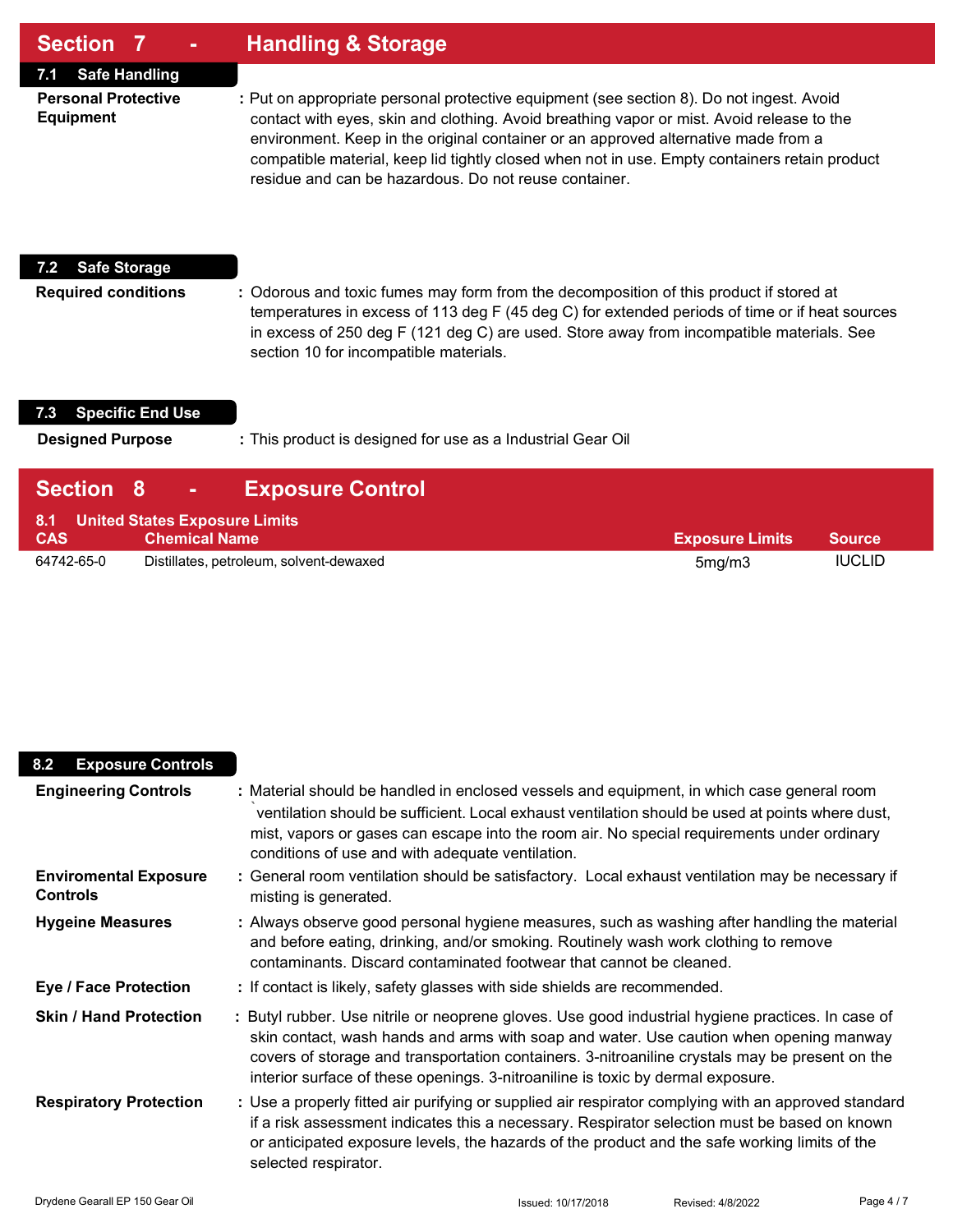### **Section 9 - Physical & Chemical Properties**

### **9.1 Information On Basic Physical and Chemical Properties**

| : Liquid                      |
|-------------------------------|
| : B&C                         |
| : Characteristic of Petroleum |
| : No Data Available           |
| : No Data Available           |
| : No Data Available           |
| : No Data Available           |
| : 209C                        |
| : No Data Available           |
| : No Data Available           |
| : No Data Available           |
| : Not Applicable              |
| : <1 mm Hg                    |
| : > 1                         |
| : 0.88                        |
| : Not Determined              |
| : Not Determined              |
| : Negligible, 0-1%            |
| : No Data Available           |
|                               |

### **Section 10 - Stability & Reactivity**

### **10.1 Material Analysis 10.2 Environmental Reactivity :** No Data Available **Chemical stability :** Stable Under Normal Circumstances. **Possibility of hazardous reactions :** Hazardous polymerization will not occur.

**Conditions to avoid :** Temperatures above the high flash point of this combustible material in combination with sparks, open flames, or other sources of ignition.

- **Incompatible materials :** Strong oxidizing agents
- **Hazardous decomposition products :** Carbon monoxide, Smoke, Carbon monoxide, sulfur oxides, aldehydes, and other petroleum decomposition products in the case of incomplete combustion. Oxides of nitrogen, phosphorus, calcium, copper, magnesium, sodium, and hydrogen sulfide may also be present

## **Section 11 - Toxicological Information**

| 11.1 Toxicological Effects |                                                                                   |
|----------------------------|-----------------------------------------------------------------------------------|
| <b>Ingestion Toxicity</b>  | : No hazard with normal usage.                                                    |
| <b>Skin Contact</b>        | : This material is likely to be slightly irritating to skin based on animal data. |
| <b>Inhalation Toxicity</b> | : No data available.                                                              |
| <b>Eye Contact</b>         | : The material is likely to be irritating to eyes based on animal data.           |

| 11.2 Inhalation Toxicity Data                        |                     |              |         |               |
|------------------------------------------------------|---------------------|--------------|---------|---------------|
| <b>CAS</b> Chemical Name                             | Test                | <b>Value</b> | Species | <b>Source</b> |
| 64742-62-7 Residual oils, petroleum, solvent-dewaxed | Inhalation 2.18mg/L |              | 4h Rat  | NLM CIP       |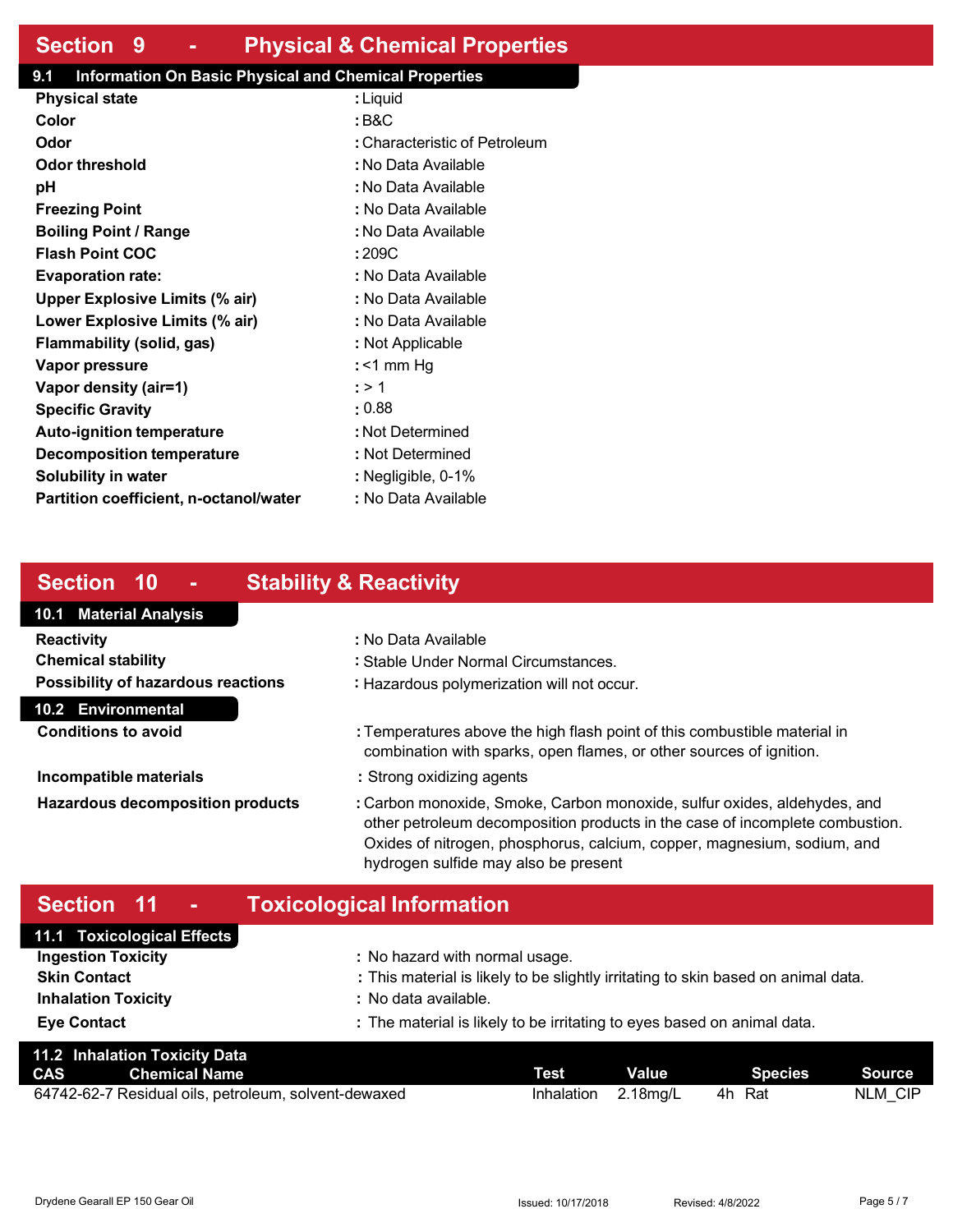|  | Section 11 - Toxicological Information Continued                                                                            |              |          |                                                             |  |
|--|-----------------------------------------------------------------------------------------------------------------------------|--------------|----------|-------------------------------------------------------------|--|
|  | 64742-62-7 Residual oils, petroleum, solvent-dewaxed<br>64742-65-0 Distillates, petroleum, solvent-dewaxed heavy paraffinic | LC50<br>LC50 | 5000mg/L | 96h Oncorhynchus IUCLID<br>5000mg/L 96h Oncorhynchus IUCLID |  |
|  |                                                                                                                             |              |          |                                                             |  |

| : No data available to indicate product or components may be a skin sensitizer.<br>: No data available to indicate product or any components present at greater<br>than 0.1% is mutagenic or genotoxic. |
|---------------------------------------------------------------------------------------------------------------------------------------------------------------------------------------------------------|
| : Not expected to cause cancer. This product meets the IP-346 criteria.<br>: No data available if components greater than 0.1% may cause birth defects.                                                 |
|                                                                                                                                                                                                         |

# **Section 12 - Ecological Information**

# **12.1 Aquatic Toxicity**

| <b>Acute Aquatic ecotoxicity</b>          | : Non-hazardous under Aquatic Acute Environment category.            |
|-------------------------------------------|----------------------------------------------------------------------|
| <b>Chronic Aquatic ecotoxicity</b>        | : Non-hazardous under Aquatic Chronic Environment category.          |
| <b>Persistence and degradability</b>      | : Biodegrades slowly.                                                |
| <b>Bioaccumulative potential</b>          | : Bioconcentration may occur.                                        |
| <b>Mobility in soil</b>                   | : This material is expected to have essentially no mobility in soil. |
| <b>Results of PBT and vPvB assessment</b> | : Not determined.                                                    |
| Other adverse effects                     | : No data available.                                                 |

|     | 12.2 Ecological Data                                                |      |       |                                   |        |
|-----|---------------------------------------------------------------------|------|-------|-----------------------------------|--------|
| CAS | Chemical Name                                                       | Test | Value | Species                           | Source |
|     |                                                                     |      |       |                                   |        |
|     | 64742-62-7 Residual oils, petroleum, solvent-dewaxed                | EC50 |       | 1000mg/L 48h Daphnia magna IUCLID |        |
|     | 64742-65-0 Distillates, petroleum, solvent-dewaxed heavy paraffinic | EC50 |       | 1000mg/L 48h Daphnia magna IUCLID |        |

| Section 13 -                                                                                                 | <b>Disposal Considerations</b>                                                                                                                                                                                           |  |
|--------------------------------------------------------------------------------------------------------------|--------------------------------------------------------------------------------------------------------------------------------------------------------------------------------------------------------------------------|--|
| 13.1 Waste treatment                                                                                         |                                                                                                                                                                                                                          |  |
| Waste treatment methods<br><b>Disposal Methods</b><br><b>Waste Disposal</b><br><b>Contaminated packaging</b> | : Dispose of according to Federal, State, Local, or Provincial regulations.<br>: Recycle used oil.<br>: Use material is non-hazardous according to environmental regulations.<br>: Recycle containers whenever possible! |  |
| Section 14 -                                                                                                 | <b>Transportation Information</b>                                                                                                                                                                                        |  |
| 14.1 U.S. Department of Transportation (DOT)                                                                 |                                                                                                                                                                                                                          |  |
| 119 Chinning Description                                                                                     | $\cdot$ If objected by land in a packaging boying a consoity of 2.500 gollare or more, the                                                                                                                               |  |

| 14.2. Shipping Description       | : If shipped by land in a packaging having a capacity of 3,500 gallons or more, the<br>provisions of 49 CFR, Part 130 apply. (Contains oil) International Maritime<br>Dangerous Goods (IMDG)                                                                  |
|----------------------------------|---------------------------------------------------------------------------------------------------------------------------------------------------------------------------------------------------------------------------------------------------------------|
| 14.2. DOT Compliance Note        | : U.S. DOT compliance requirements may apply. See 49 CFR 171.22, 23 & 25.<br>Transport in bulk according to Annex II of MARPOL 73/78 and the IBC Code Not<br>applicable International Civil Aviation Org. / International Air Transport Assoc.<br>(ICAO/IATA) |
| 14.2. DOT Compliance Requirement | : U.S. DOT compliance requirements may apply. See 49 CFR 171.22, 23, 24                                                                                                                                                                                       |